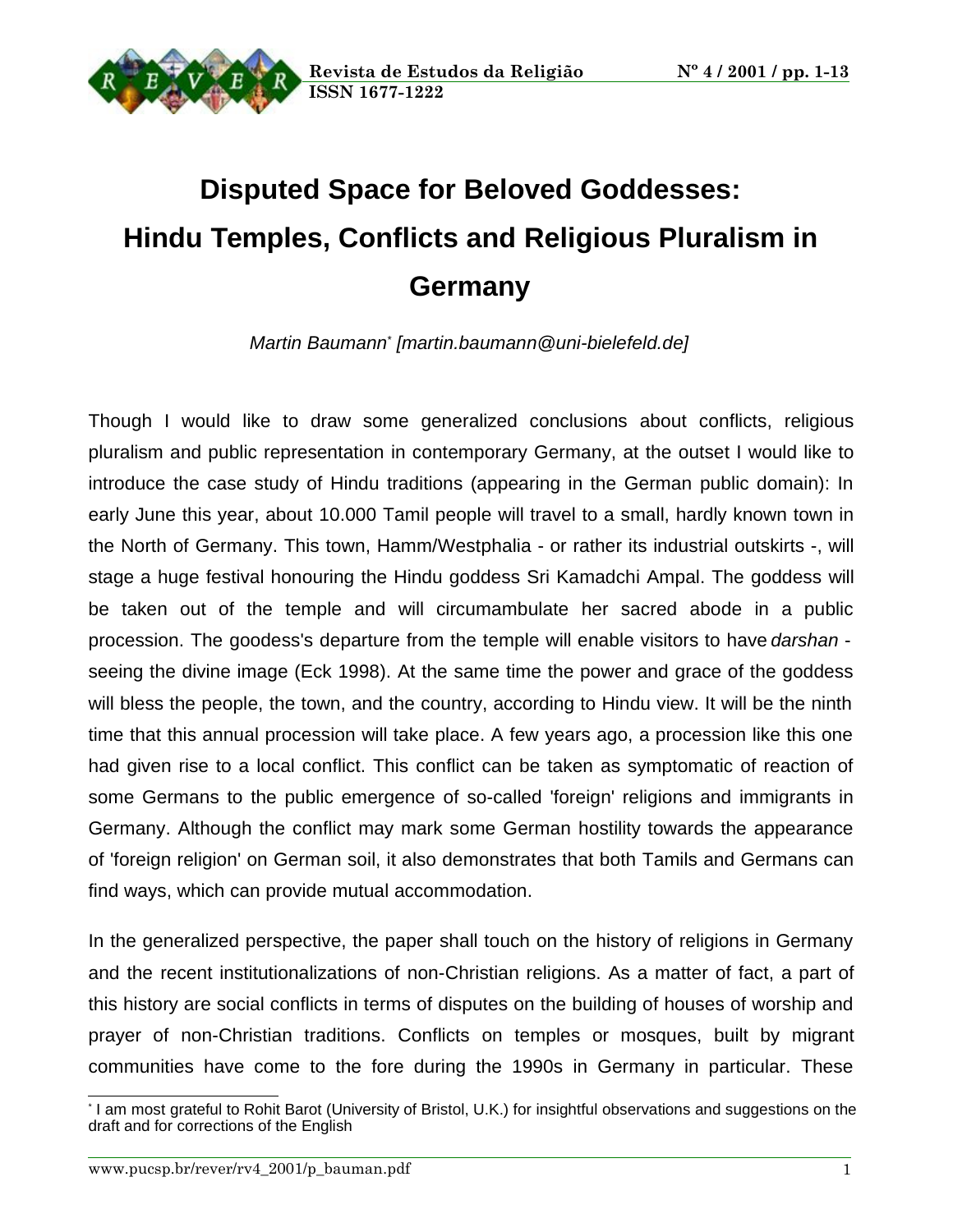

conflicts show that German society is going through transformation, which the citizens have to cope with.

First, I shall present a few facets of religious dominance and pluralism in Germany. Having sketched this broader context, part 2 will outline the case study of building new homes for Hindu gods and goddesses in Germany. The concluding section shall analyse these institutionalisation processes within the general frame of a 'foreign' religion's access to and representation in the implicitly normative public domain. It will be argued that despite a stated equal treatment of non-Christian traditions, an unspoken hierarchy of legitimacy to claim space in the public domain comes to the fore in such social conflicts. The analysis shall be done from a sociology of religions point of view.

## **Facets of Religious Dominance and Pluralism in Germany**

Let us turn back about a century: Until the end of World War I, Protestantism was the state religion in Germany, the German Emperor being the supreme bishop of Prussian Protestantism. Apart from Protestantism, also Roman Catholicism dominated the religious landscape, especially in Southern Germany. Non-Christian faiths and groups, apart from Jewish communities and a few occult or spiritist groups, had not been present until the early 20th century. Although there existed an internal Christian plurality with a number of small denominations and sects, in the public space Germany was religiously structured in biconfessional terms. Protestantism and Roman Catholicism dominated the religious scenery and public.

This pattern continued well after World War II. Even more so, Christian Churches witnessed an increased interest in the late 1940s and early 1950s. Apart from a very few converts to Buddhist, Baha'i or Theosophical circles, the religious landscape and the public domain were undoubtedly dominated by Christian traditions. Religion in Germany was, and to a large - although decreasing - extent is, thought of as synonymous with Christianity.

Due to labour shortage, during the 1950s and 1960s workers from Southern Europe and Turkey were recruited to work in industries in Germany for a three-year period. However, the designed rotation system proved to be uneconomic and the so-called guest workers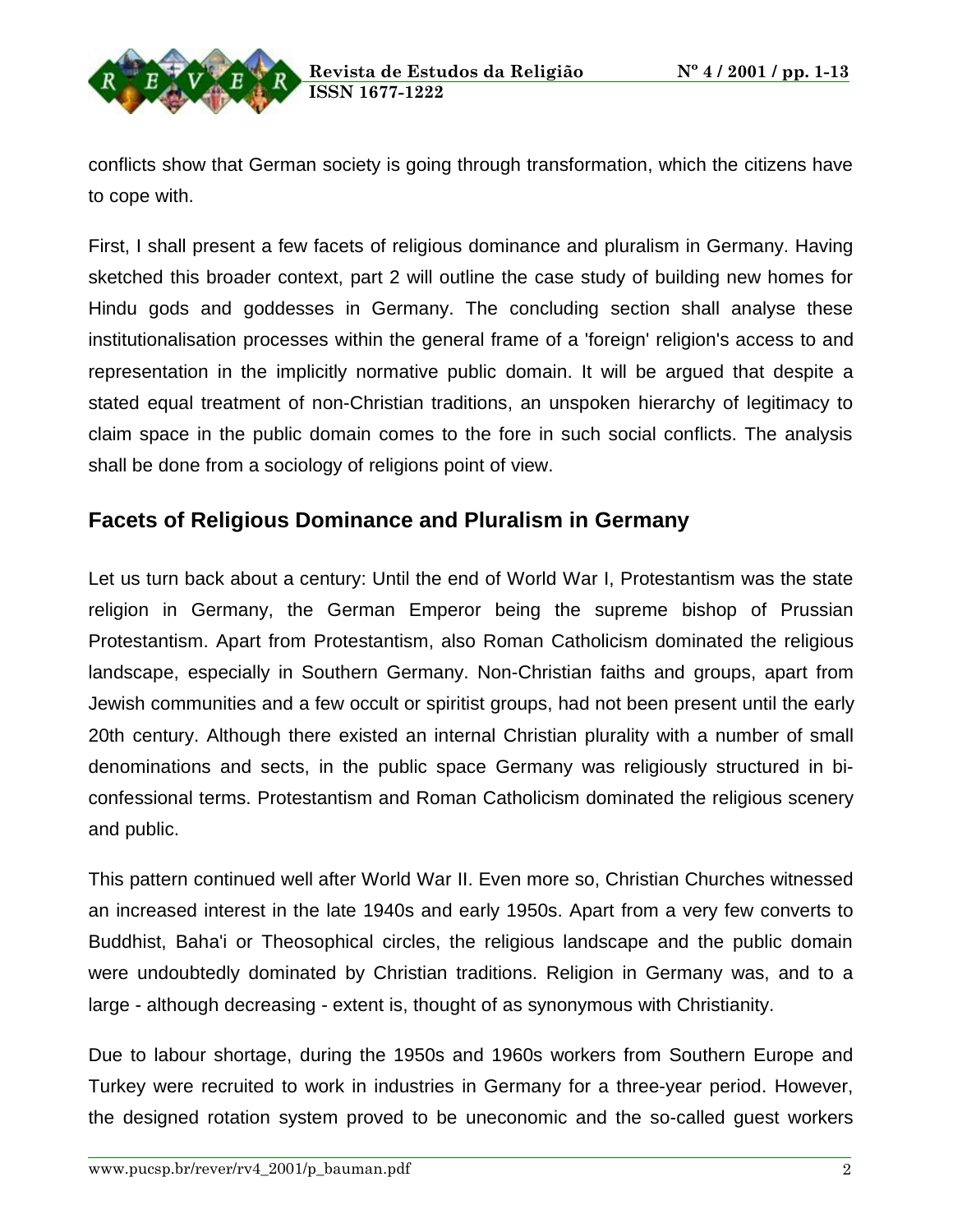

were allowed to extend their stay. Due to the prolonged stay, the families of the mainly male workers were permitted to come to Germany. Since the mid-1970s, family re-union caused migrant life to 'migrate' from the hostels to houses and to pay more attention to religious observance and religious instruction of the children, of the second generation (see among many, Karakasaglu and Nonneman 1996: 246).

Whereas workers from Italy, Greece or Spain have brought with them Christian traditions, workers and their families from Turkey imported Muslim traditions (mainly Sunni tradition). Although Islam and mosques had been present in Germany since the 1920s (in fact Muslim soldiers had served in the Prussian army during the 18<sup>th</sup> and 19<sup>th</sup> century, a mosque was built for them in 1739 in Postdam, near Berlin, already), it was not until the migration of Turkish people that Islam grew considerably in number during the 1970s and 1980s. Also, due to refugees and asylum seekers, other religions came to Germany during the 1980s. Refugees from Vietnam and Laos imported Buddhist traditions. They provided a considerable addition to the small number of Germans who had converted to Buddhism (Baumann 1995). Likewise, Tamil refugees from Sri Lanka brought with them Hindu traditions and refugees from Afghanistan, Yugoslavia, Iran and African countries extended the spectrum of Muslim presence in Germany. Added to this influx of non-Christian religions due to migration, new religious movements and off-springs from mainstream Christianity have further expanded the religious landscape in Germany. International religious organisations such as Transcendental Meditation, the Neo-Sannyas Movement of Bhagwan Shree Rajneesh, the Hare Krishna (ISKCON), Unification Church or Scientology had succeeded in finding a German footing. A fierce public debate ensued about the assumed dangerousness of these organisations. Christian pastors and so-called "sect specialists" had been at the forefront of this polemical discussion, using their history derived societal power to define what is right and wrong (Usarski 1988; Introvigne 1998). The net-result of these processes of conversion and immigration has been the transformation of the former bi-confessional domination to an incipient religious plurality within a short span of time. Due to historical reasons and specific privileges for the main churches, however, it certainly is justified to speak of a "limited pluralism" only (Daiber 1995: 172).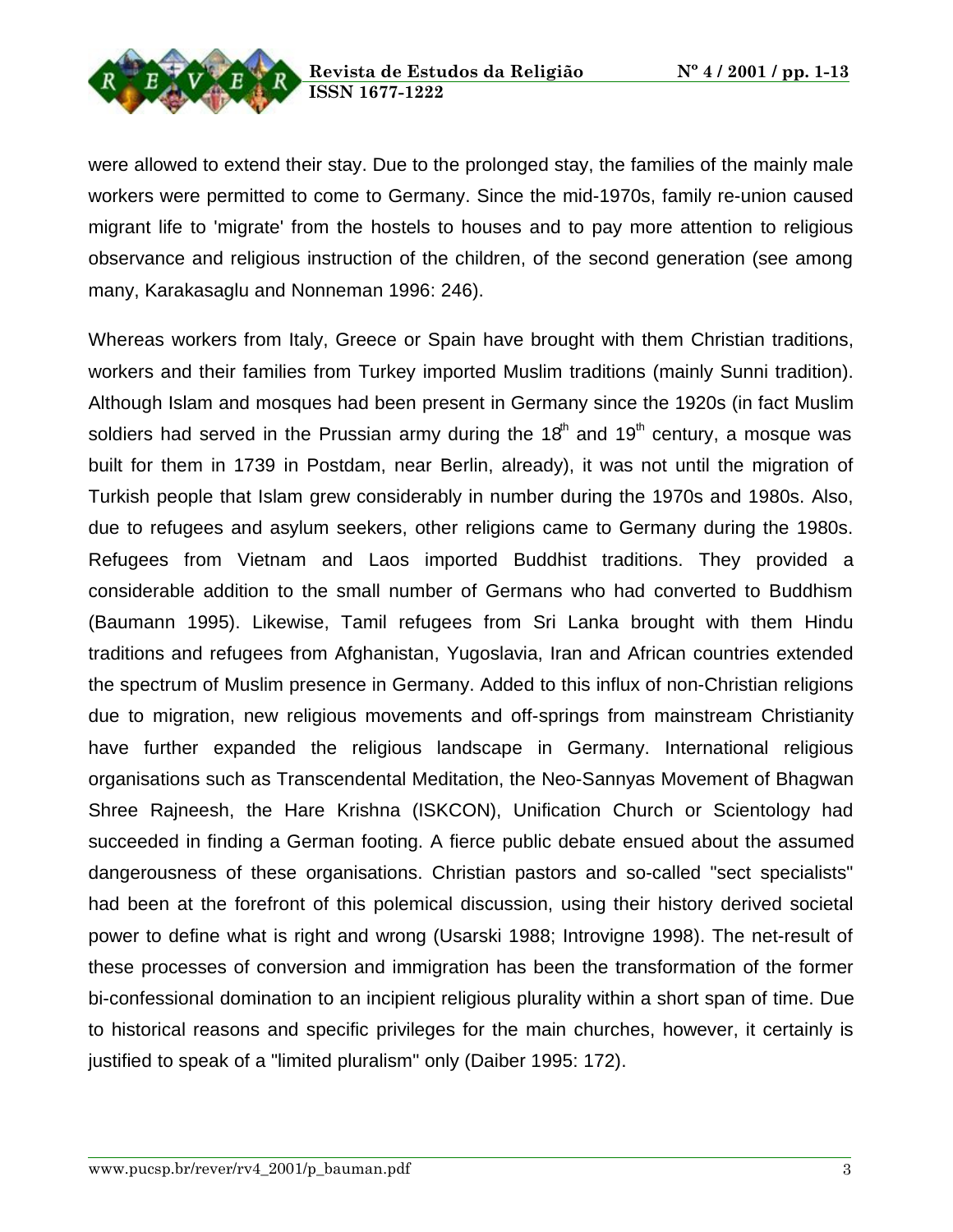

In numerical terms, two thirds of the 82 million inhabitants of Germany are members of the main Christian churches. The second largest group, so to say, is constituted by people with no formal religious adherence and belonging, constituting some 26%. The rate, however, varies considerably between former East and West Germany (70% resp. 15%; Pollack 1999: 766). Among non-Christian religions, altogether a bit more than 4%, Islamic traditions with their 3 million adherents undoubtedly comprise the largest religious group. Buddhists come up to 150.000 followers. Hindus can be estimated at 80.000 to 90.000 people, Jews about the same number currently. Other religious communities and new religious movements (NRM) make up a minority of together some 120.000 to 140.000 followers (0.15%). In total, non-Christian faiths with about 3.5 million people constitute a diversified minority of together 4.2% (Remid 2000).

|  | Religious traditions in Germany: numbers and percentage, 2000 |  |
|--|---------------------------------------------------------------|--|
|--|---------------------------------------------------------------|--|

| Protestantism                   | 27.4 mill.  | 33.4% |
|---------------------------------|-------------|-------|
| Roman Catholicism               | 27.3 mill.  | 33.3% |
| Free + Orthodox Churches        | $1.8$ mill. | 2.2%  |
| sum of non-Christian traditions | 3.5 mill.   | 4.2%  |
| Islam                           | 3.0 mill.   | 3.7%  |
| Judaism                         | 80.000      | 0.1%  |
| <b>Hindu traditions</b>         | 90.000      | 0.11% |
| <b>Buddhism</b>                 | 150.000     | 0.18% |
| Other religions/NRM             | 140.000     | 0.17% |
| Source: http://www.remid.de     |             |       |
|                                 |             |       |

## **New Homes for Hindu Goddesses and Gods in Germany**

Within the fold of non-Christian traditions, Hindus comprise a comparatively large grouping. It is an internally heterogen minority. The numerically strongest Hindu group currently is constituted by Tamil refugees from Sri Lanka. The number of Tamils comes up to some 60.000 people. About three fourth of them might be considered Hindus, about 20% Catholics and some 5% Protestants of various denominations (Baumann 2000: 114-116).

In addition to these about 45.000 Tamil Hindus, also Hindus from India and Afghanistan as well as western converts in Hindu-related groups live in Germany. Indian Hindus, many of them businessmen, doctors or engineers from Kerala, Bengal or Gujarat, have come since the 1950s and might be estimated to some 40.000 people. Despite their number - estimated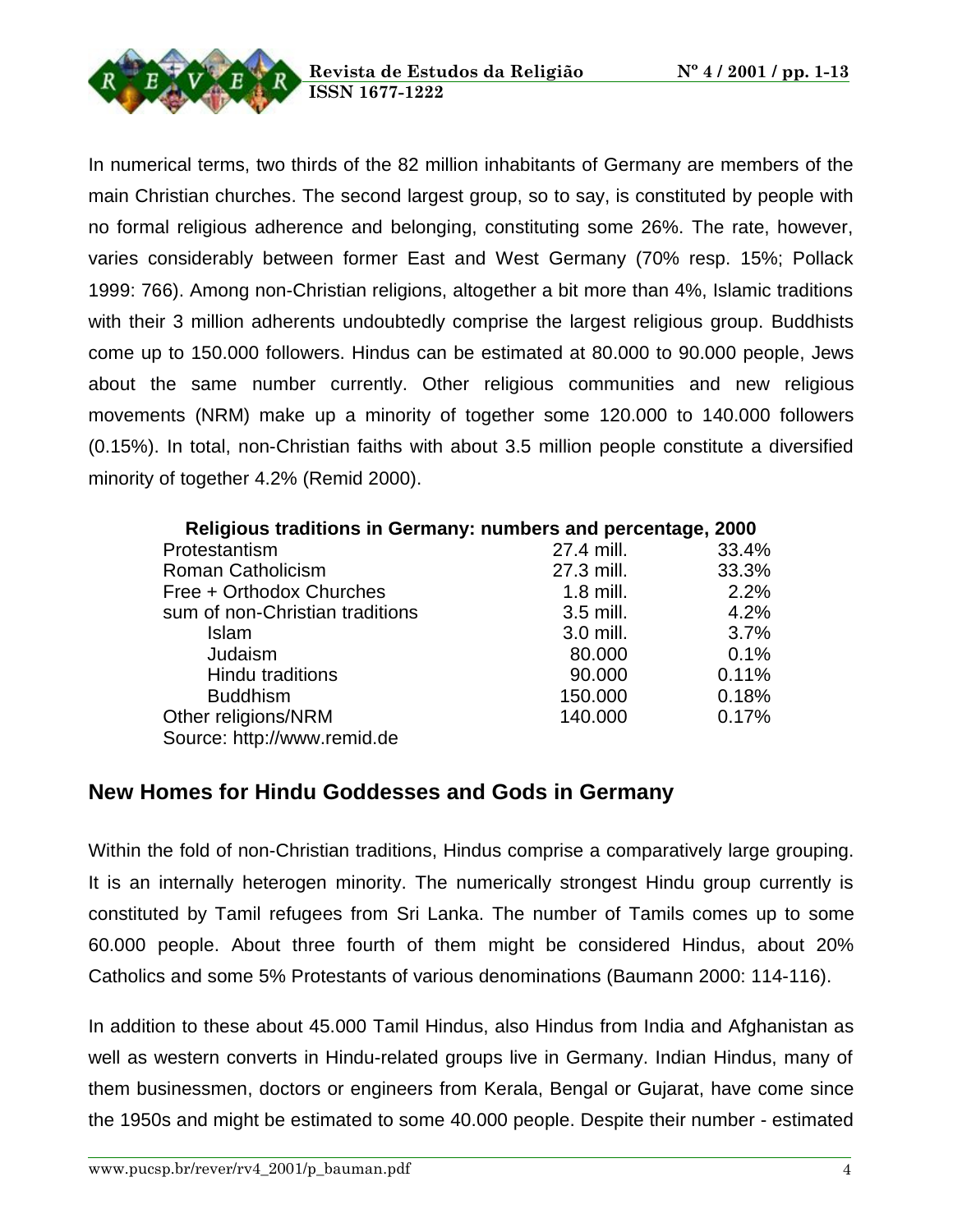

30.000 to 40.000 people -, no permanent places of worship have been founded by the Indian Hindus (for the Frankfurt area, see Dech 1998).

Afghan Hindus came to Germany fleeing the civil war during the 1980s. Of the about 66.000 Afghans in Germany, a minority of some 5.000 refugees are Hindus. They maintain four nicely constructed temples in Hamburg, Frankfurt and two in Cologne. The temples are often visited by Indian Hindus and Sikhs too.

Finally, there is the group of Germans who have converted to a Hindu tradition. These western Hindus in groups such as the Hare Krishna, Ananda Marga, Transcendental Meditation or the Osho Movement might be estimated to some 7.000-8.000 people. They come together in numerous local groups to pursue devotional acts or meditation, no more provoking public debates as had been the case during the 1970s and 1980s (detailed numbers online available at Remid 2000).

Tamils from Sri Lanka have come as asylum seekers to Germany since the late 1970s. Their number rose significantly in the wake of the escalating civil war in Sri Lanka during the mid-1980s. In 1990, 36.000 Sri Lankan citizens, about 95% of them Tamil people, lived officially registrated in Germany. The figure peaked in 1997 with about 60.000 Tamils, dropping since then by a few thousand. Whereas in the beginning mainly young men came, fleeing both persecution by the Sri Lankan army and forced recruitment by the Tamil Tigers, since the late 1980s also women and children succeeded in escaping from terror ridden Northern parts of Sri Lanka. In Germany, there are twice as many men as women, both sexes being comparatively young. The legal status of Tamils in Germany varies according to their date of entrance: Whereas those coming until 1988 had been granted asylum and a right to stay, those arriving since 1989 were able to acquire a status of 'toleration' only, due to a changed jurisdiction. The status of being tolerated has to be renewed every six months. All in all the legal status of about half of the Tamil population is comparatively safe whereas the status of the other half varies between different levels of allowances to stay for a time. However, since the mid-1990s the number of Tamils who acquired German citizenship has risen steadily. In 2000, some 10.000 Tamils have legally become Germans, comprising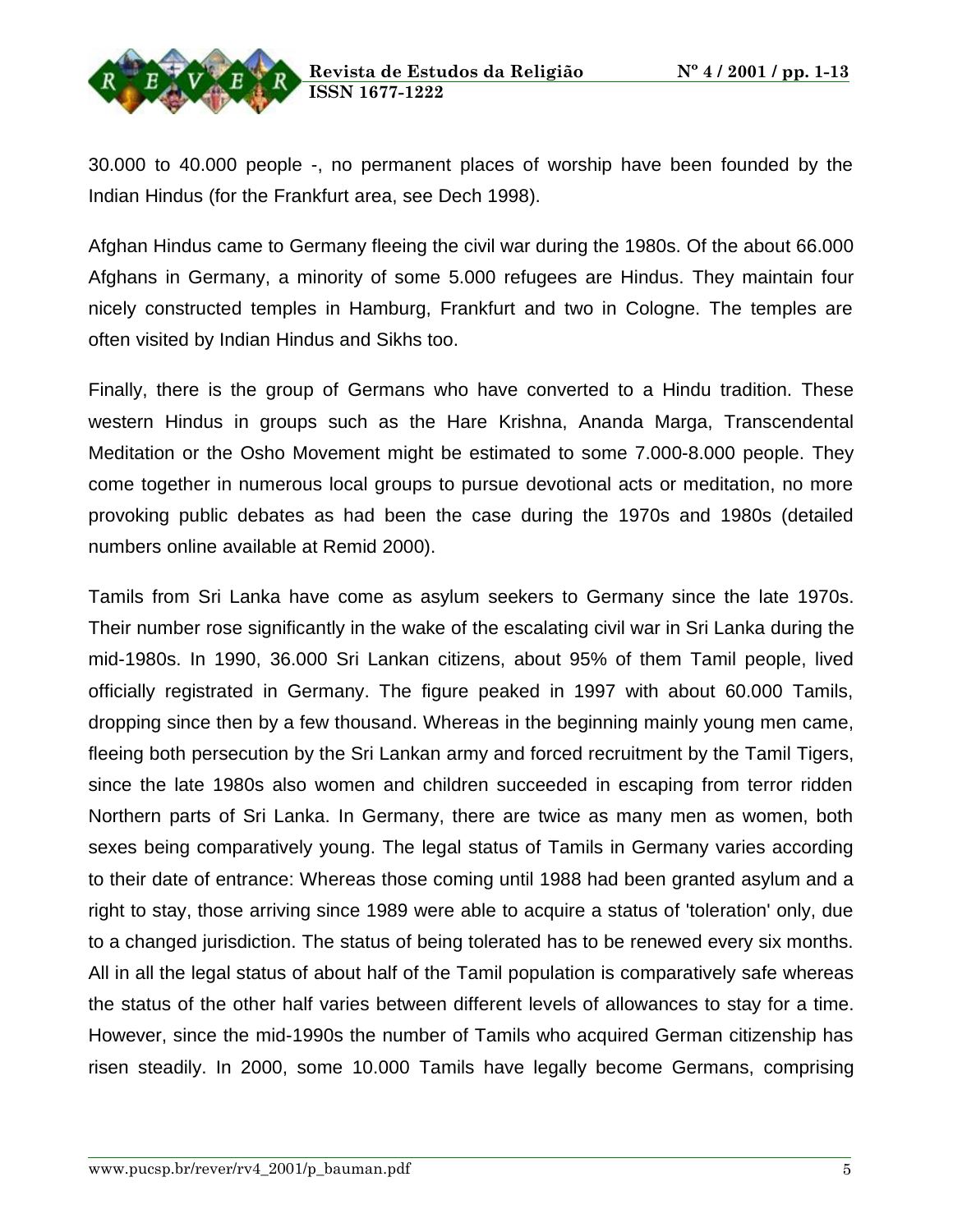about 15% of the Tamil population in Germany (see in detail Baumann 2000: 96-101, 106- 107).

In line with German policy of distributing asylum seekers all across the country, Tamil refugees were settled in small numbers in a multitude of towns and cities. This policy intended to prevent the formation of ethnic colonies. Such clustering of like national or cultural people is held in certain political circles to hinder integration of the sojourners and migrants. Nevertheless, a numerical concentration of Tamil people evolved in the Ruhr area (situated in the mid-northern part of Germany). This was (and is) due to pragmatic reasons such as a less restrictive jurisdiction and the fact that relatives have lived there already. Of relevance is also the fact that permission was granted to work legally while still being subjected to the asylum proceedings. It is in this region that a small Tamil infrastructure with shops, cultural and political societies and the founding of Hindu temples has evolved.

Despite their insecure legal status, Tamils have started to open small places of worship with permanently installed deities since the late 1980s. Both the sharp increase of the number of refugees and the arrival of women and children have been vital here. In addition, those Tamils, having lived for several years in Germany by then, had acquired financial resources and administrative skills to get a temple functioning. Whereas in 1989 only four small temples, situated in poor basement rooms existed, in 1994 the number had climbed up to ten temples. And presently, in Spring 2001, the number of temples has risen to 25 temples. The distribution and localities of temples shows that every second temple is situated in the federal state of North Rhine-Westphalia, with its industrial heart of the Ruhr valley. (see the map provided at http://www.baumann-martin.de/london-paper.htm).

The size of the temples varies according to the rooms available and to the financial support obtainable. Some temples are more or less hidden in small cellars. Others are set up on the ground floor of a residential house. Finally a few temples are arranged in spacious halls of converted industrial buildings. So far no purposely, newly built temple exists. However, in Hamm/Westphalia the construction of a traditional, South Indian styled temple with a huge gopuram (entrance portal) is on its way.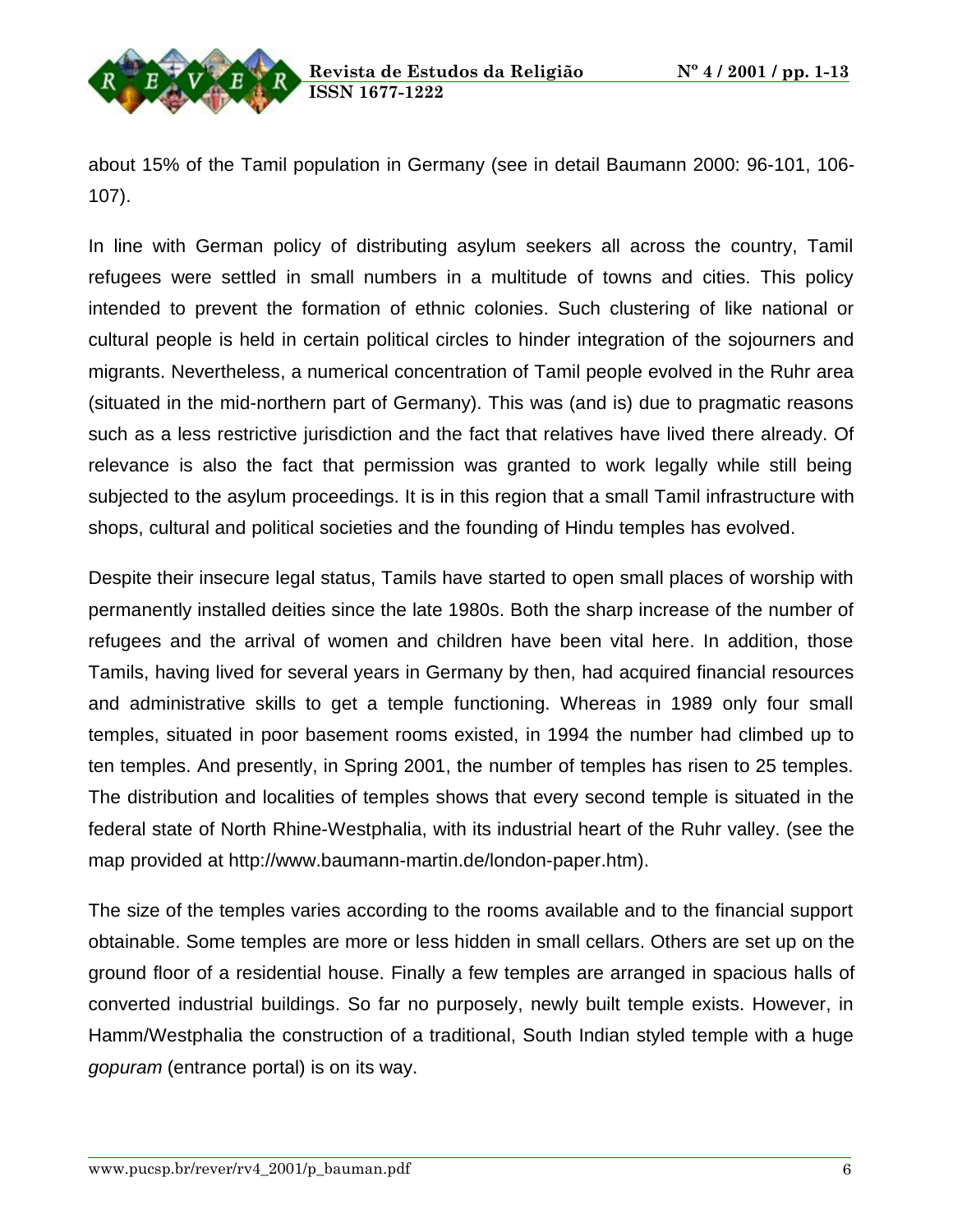



Apart from the on-going process of founding additional places of worship, since the mid-1990s a related development came to the fore: Temple committees had been eager to move their temples from the initial poor and secluded basement rooms to more spacious and representative halls. Formerly small and unnoticeable places of worship changed to well arranged temples with splendidly decorated shrines. The enlargement of the temples and the founding of new sacred places can be interpreted as a consolidation and stabilisation of the Tamil Hindu presence in Germany. The uncertainty and unresolved existence during the 1980s has changed to a growing familiarity with the unknown surrounding and an intention to build a 'new' home away from home. Religion appears to play a vital role in this process of maintaining one's identity and difference on the one hand and of integrating in the new society on the other. Despite the expansion of places of worship, in general the temples are hardly known and noticed by the public. With one exception, the places of worship are not identifiable as temples by their outer design or architecture.

Nevertheless, a move into the public and a growing recognition by the neighbourhood and local authorities occured as temples started to carry out public processions during their annual temple festivals. It was at these ten or fourteen days lasting festivities that, for the first time, Tamil Hindu religiosity and devotional acts became visible and apparent to the wider, non-Tamil population. The first public procession, the deity's circumambulation of the temple along the surrounding streets, was carried out at the Sri Kamadchi Ampal temple in Hamm/Westphalia in 1993. Whereas this first procession was attended by some 300 visitors, the number grew to some 4.000 people three years later. And, in 1999 and 2000, each time the festival attracted some 10.000 Tamils (Luchesi 2001), coming to Hamm from all over Germany and far away places such as France, Switzerland and Denmark. Similar processions, on a much smaller scale with a few hundred devotees, have been carried out in a few other places only (in Hannover and Gummersbach). Undoubtedly, the festival in Hamm is the biggest Hindu event in Germany and its organizer, the Sri Kamadchi Ampal temple, is the best known temple amongst Tamils living in Germany. Also it is here, where vows are fulfilled and religious disciplines are carried out in public during the procession (Baumann 2001).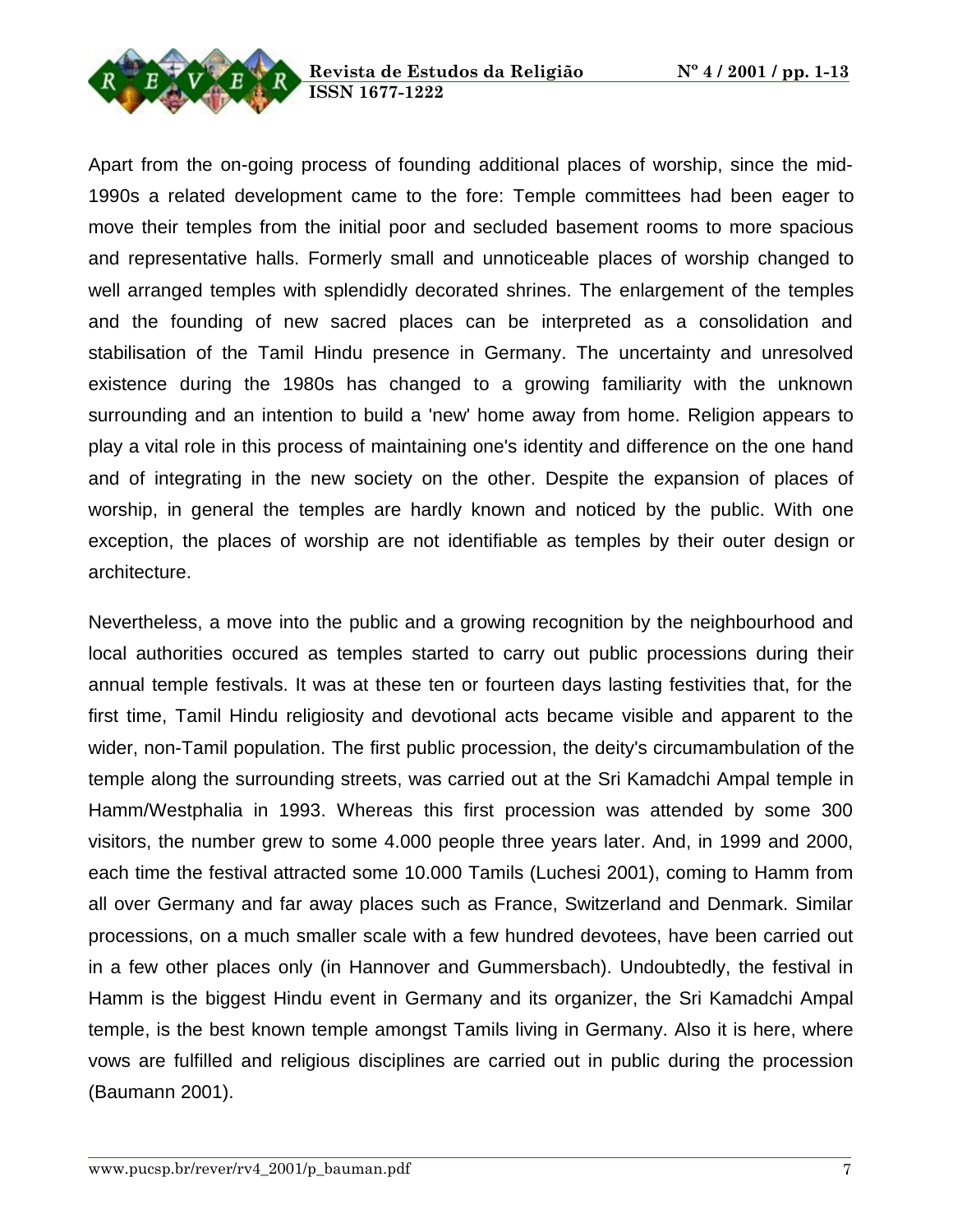

## **Disputed Space for the Beloved Goddess**

As mentioned in the introduction, in Hamm a local conflict arose due to these publicly held processions. In 1989 the Dravidian temple priest Siva P?skarakurukkal had established the temple honouring the goddess Sri Kamadchi. Initially situated in a small cellar, in 1992 the temple shifted to an adjacent former laundry. In 1996 the temple encompassed various rooms for the Sri Kamadchi and several deities, the *navagraha* (nine planet shrine) and personal.

However, the temple was situated in a residential area, surrounded by apartments blocks and private gardens. As the attendance at the annual festival procession increased rapidly, anger and hostility amongst a few neighbours arose as well. They complained about blocked garage entrances and lamented litter lying in the front gardens. In the forerun of the procession in 1996, residents voiced their misgivings in letters to the local newspaper. They foresaw "intolerable state of affairs in their street" and demanded a ban of the procession. On basis of numerous conditions imposed by the local authorities, the procession could take place, although the last time in that area. However, the temple in no way complied with German regulations of fire prevention and security standards. Thus, the local municipality had to close the temple. In a very cooperative way the municipally authorities of Hamm helped the Tamils to find a new site for their temple however.

Soon a suitable property was found in an industrial area, far outside of Hamm. In order to present to the local residents the future neighbours and temple, the authorities summoned people to a public meeting. Quite differently than expected by the town's administration, self-declared spokesperson of the community dismissed the plan. In an aggressive atmosphere these loud speakers rejected the project in an openly racist way. Hindus and Tamils were dismissed as "foreign" and the temple as non-fitting to the village and the neighbouring industries. The speakers vehemently demanded that the temple should be shifted somewhere else.

In reaction to this, two days later in a public statement, the mayor of Hamm expressed his strong criticism of the intolerance and hostility to foreigners which had dominated the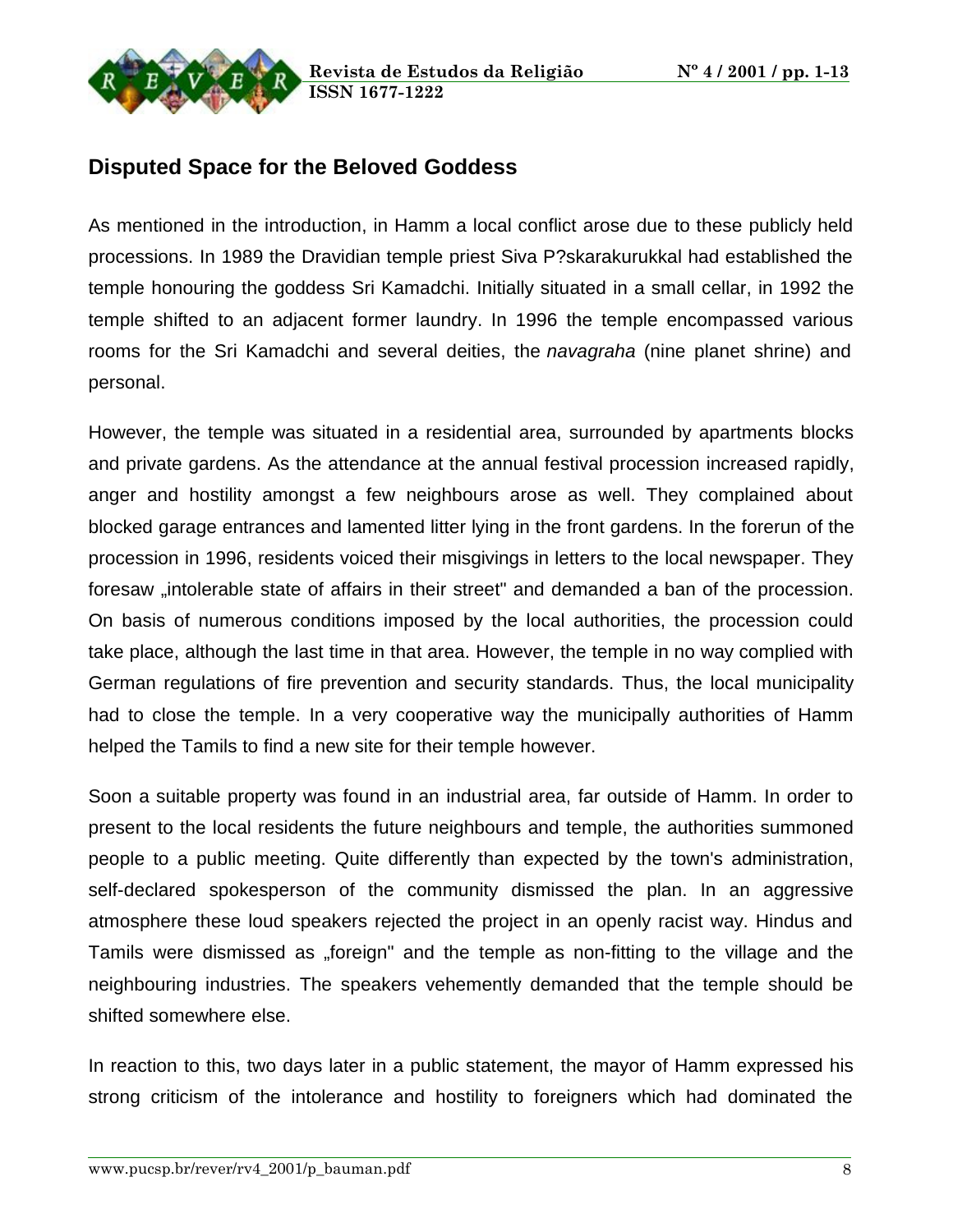

meeting. Previous to the meeting, the municipality's press office already had declared that the temple had gained importance for the cultural life of the town. Supporting the temple would be an "expression of openness and ability to integrate foreign customs and practices." (see in Baumann 2000: 151)

In contrast to the refusal voiced at the previous gathering, the authorities ordered that the temple would find its new home in this area. Fairly quickly a pragmatically arranged house was built, adjacent to an existent house where the priest and his family would live. In autumn 1997, Sri Kamadchi and her entourage were brought from the old temple and reinstalled at the new place. Plans quickly developed to erect a spacious temple hall with a high rising tower (*gopuram*). Although the new place is hard to reach by public transport as it is located far outside of Hamm, it does provide plenty of space to carry out the wellattended festival and procession. Apart from a few left hardliners who still reject the temple and the visiting Hindu Tamils, in general life has come back to normal and to a state of distanced toleration.

## **Non-Christian religions and the normative public domain**

This local conflict makes up a little incident of disputes surrounding contemporary institutionalisations of non-Christian traditions. Similar controversies and heated debates have evolved in particular with regard to the building of mosques and minarets (e.g. Schmidt 1995, Hannemann and Meier-Hüsing 2000). It is the infuriation and rejecting rage which makes one wonder. The apparent hostility undoubtedly moves beyond understandable complaints about parking problems, nuisance of noice or litter problems. Although some local residents may have expressed traditional hostility towards the 'different' and 'other', it is simplistic to dismiss their views as being unacceptable. Sociological analysis requires a proper understanding of their unease with the appearance of a place of worship that seems alien to them.

As this conflict and other controversies illustrate, getting along with non-Christian faiths is rather a new and very uncommon experience for many German citizens. This certainly applies to the realm of public visibility and public recognition of religion as well. Changes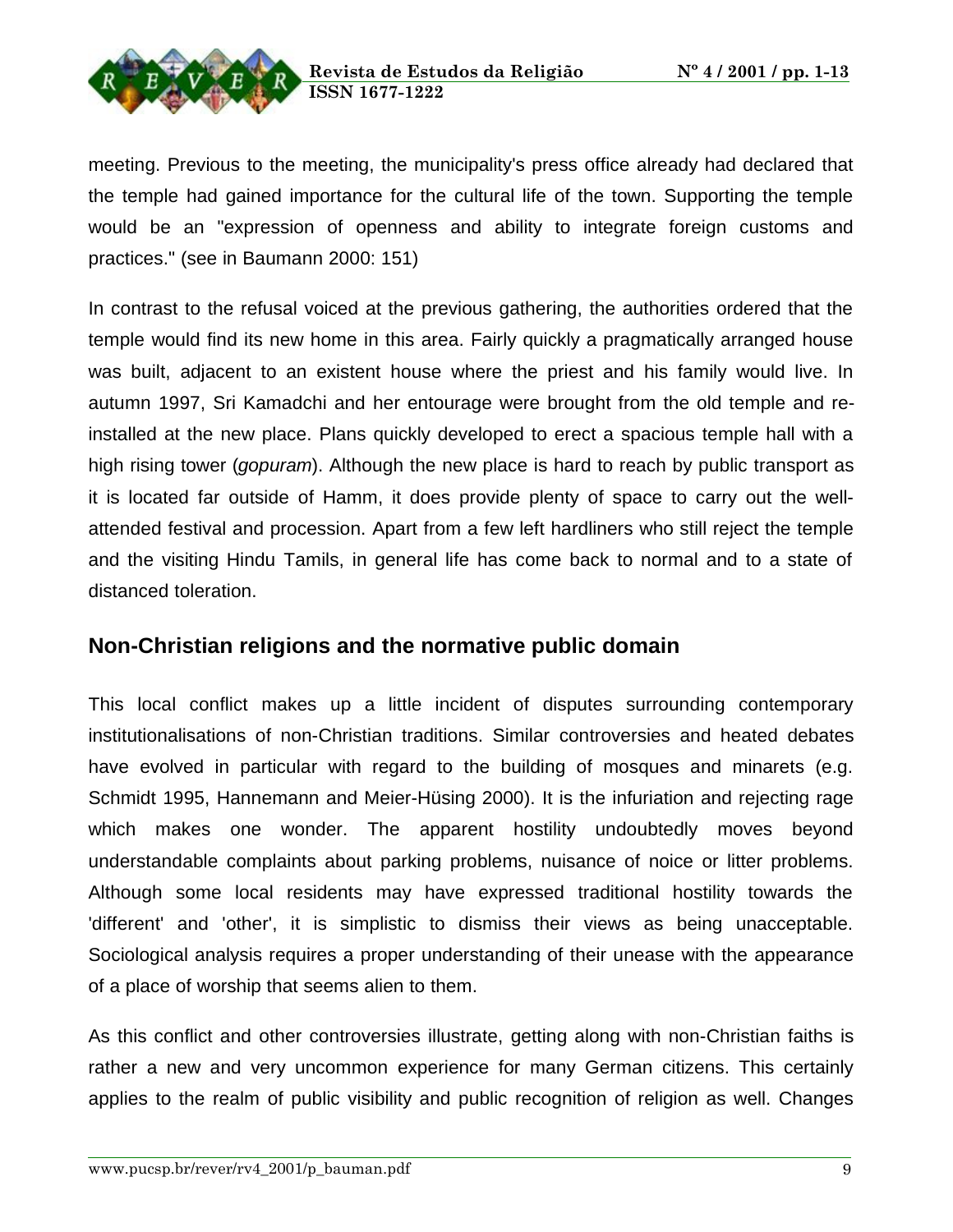



and shifts in the representation of religion, i.e. which faiths and religious traditions have access to and are part of the public domain, produce uncertainties, worries and fears. Coupled with a nervous attitude towards the unknown and new, such changes are quickly constructed as a threat. The fierce reactions to the building of a far visible minaret or the carrying through of a public Hindu procession to a certain extent go back to such anxieties and perceptions of being threatened (Nye 1998, Baumann 1999).

Perceived from this point of view it becomes obvious that the public domain is far from being a neutral space, potentially accessible to every competitor. Rather, it is a domain socially constructed, carrying implicit dominant Christian norms and values (in the German context). Apparently, new players in the domain such as migrant groups with a different, non-Christian faith have to stand up for the right to be present visibly and thus publicly. They have to demand the right to represent themselves in the architecture, activities and life of a locality. Such local conflicts make obvious that this public domain is normative and bitterly defended by dominant groups. Strategies of closure by way of legal measures such as building ordinances, noise and traffic regulating decrees prescriptively aim to control the access (and also the planning process). The limitations which the migrants face in having access to the public domain underlines the unspoken hierarchy of legitimacy according to which the local people claim a kind priority that may exclude the visible migrants from recognition of their tradition in the public domain. (Asad 1990: 468, Rex 1991: 13-14, Vertovec 1996).

This is, however, hardly surprising against the historical background of bi-confessional domination and the 'limited pluralism' of religions in Germany. On the other hand, there seems to be no way out than to start understanding that an irreversible transformation has taken place. The bi-confessionally dominated society has changed and continues to change to a society with many faiths and different cultural styles. Also, the state's outspoken insistence on democratic principles, freedom, and liberty of the market may require a critical examination of the patronizing and hegemonic attitude towards migrants in the allocation of resources for their self-representation and recognition in the public domain. Obviously, the indispensible renegotiation of the normative and thus political culture of the public domain is at its start in Germany. Disputes and heated debates are most likely to increase and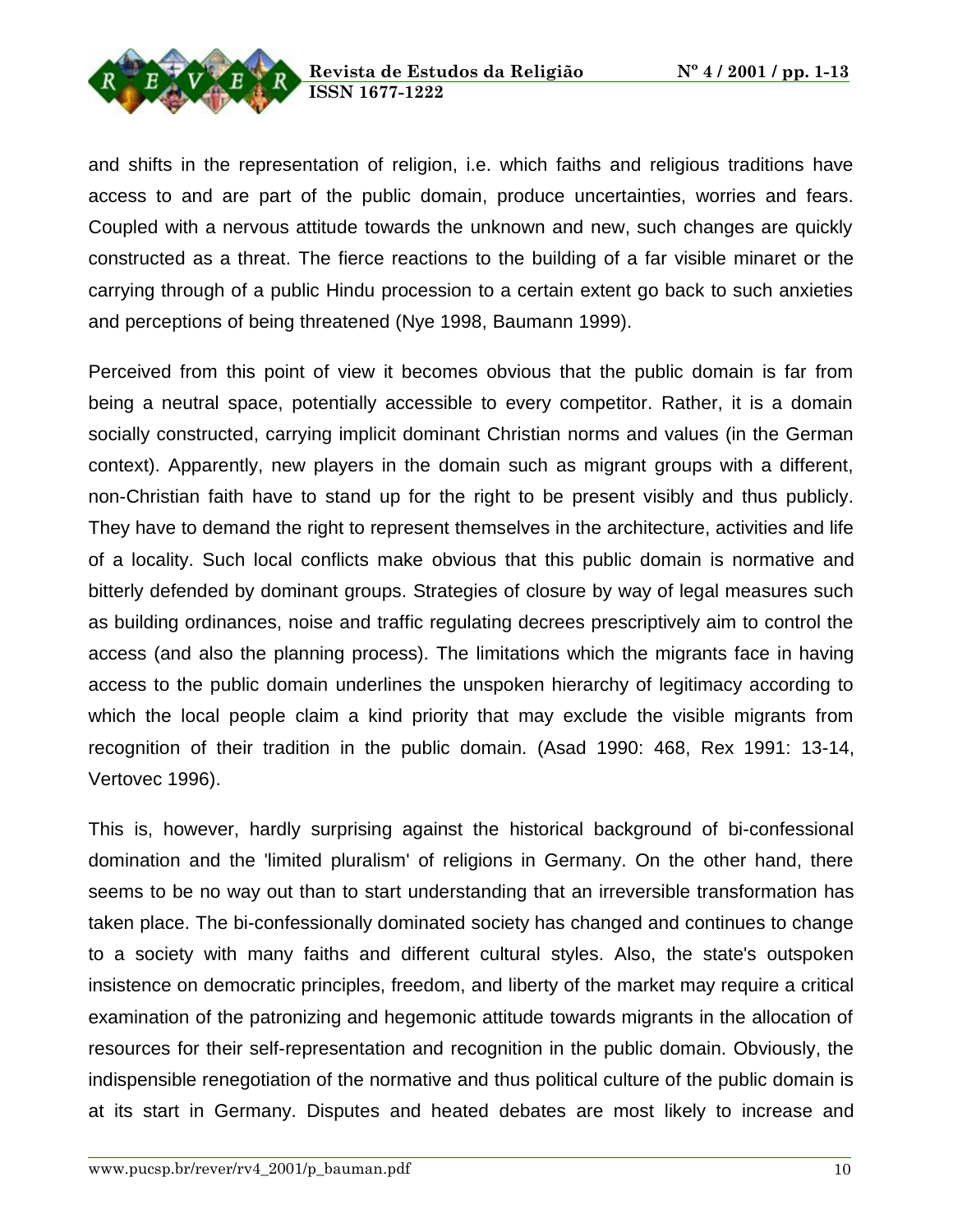

continue as migrants organise to claim their civil rights. As the outlined case study demonstrates, however, such renegotiations can succeed in finding compromises if both parties, the migrant and the local authorities, share a mutual respect and a willingness to cooperate. This may provide avenues for the incorporation of migrant and minority groups of non-Christian faiths.

## **Works Cited**

- ASAD, Talal, 1990, "Multiculturalism and Britisch Identity in the Wake of the Rushdie Affair", in: Politics and Society, 18, 455-480.
- BAUMANN, Martin, 1995, Deutsche Buddhisten. Geschichte und Gemeinschaften, 2<sup>nd</sup>. enl. ed., Marburg: Diagonal.
- BAUMANN, Martin, 1999, "Religion und umstrittener öffentlicher Raum: Gesellschaftspolitische Konflikte um religiöse Symbole und Stätten im gegenwärtigen Europa", in: Zeitschrift für Religionswissenschaft, 7, 2, 187-204.
- BAUMANN, Martin, 2000, Migration, Religion, Integration. Vietnamesische Buddhisten und tamilische Hindus in Deutschland, Marburg: Diagonal.
- BAUMANN, Martin, 2001, "Vows in Diasporic Contexts: Hindu Tamils in Germany and the Performance of Sacred Promises", in: William Harman and Selva Raj (eds.), Dealing with Deities - The Vow in South Asian Religions, Oxford: Oxford University Press (in press); currently available at http://www.uni-bremen.de/lectures/durb-vow.htm.
- DAIBER, Karl-Fritz, Religion unter den Bedingungen der Moderne, Marburg: Diagonal 1995 (Engl. Transl. of the final chapter as "Religion and Modernity in Germany", in: Social Compass, 43, 3, 1996, 411–423).
- DECH, Matthias, 1998, Hindus und Hindutum in Deutschland. Exemplarische Untersuchung anhand der Situation in Frankfurt a.M., Marburg: produced on Microfiche only.
- ECK, Diana L., 1998, *Dar4an: Seeing the Divine Image in India*, 3<sup>rd</sup> enl. ed. New York: Columbia University Press, first in 1981, Chambersburg: Anima.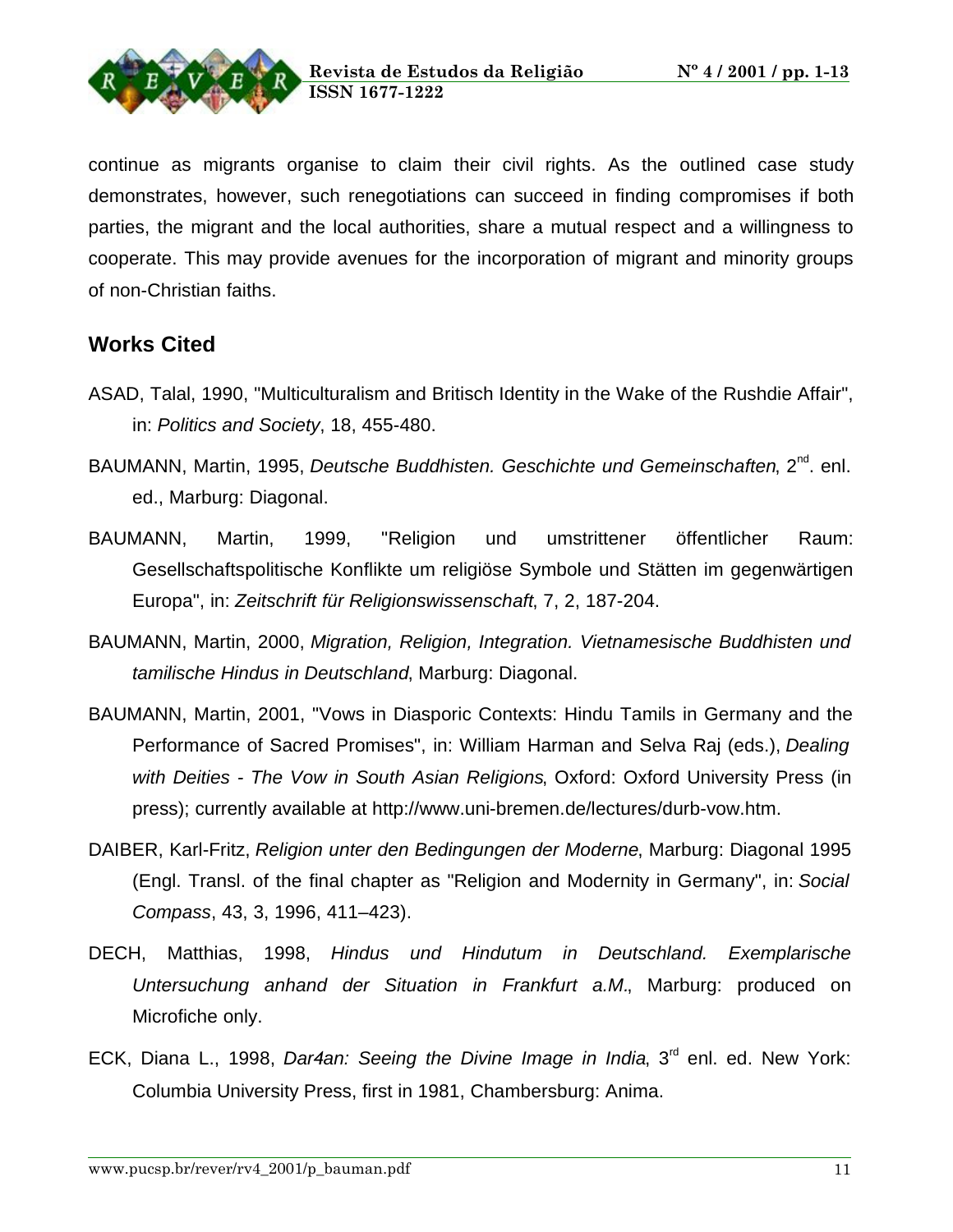

- HANNEMANN, Tilman and Peter Meier-Hüsing (eds.), 2000, Deutscher Islam Islam in Deutschland, Marburg: Diagonal.
- INTROVIGNE, Massimo, 1998, Schluß mit den Sekten! Die Kontroverse über "Sekten" und neue religiöse Bewegungen in Europa, Marburg: Diagonal.
- KARAKASAGLU, Yasemin and Gerd Nonneman, 1996, "Muslims in Germany, with special references to the Turkish-Islamic Community", in: Gerd Nonneman, Tim Niblock and Bogdan Szajkowski (eds.), Muslim Communities in the New Europe, Reading: Ithaca, 241-267.
- LUCHESI, Brigitte, 2001, "Das hinduistische Tempelfest in Hamm-Uentrup/Westfalen", in: Manfred Hutter (ed.), Buddhisten und Hindus im deutschsprachigen Raum, Frankfurt: P. Lang, 61-76.
- NYE, Malory, 1998, "Hindus Old and New: Problem of Sacred Space in Britain", in: Eileen Barker and Margit Warburg (eds.), New Religions and New Religiosity, Aarhus: Aarhus University Press, 222-242.
- POLLACK, Detlef, 1999, "Deutschland: Gesellschaft, Kultur, Religion und Kirchen der Gegenwart", in: Religion in Geschichte und Gegenwart, 4<sup>th</sup> ed., Tübingen: Mohr Siebeck, Vol. 2, 763-771.
- REMID, 2000, Religionsgemeinschaften in Deutschland: Mitgliederzahlen (Dezember 2000), online at: http://www.uni-leipzig.de/~religion/remid\_info\_zahlen.htm
- REX, John, 1991, "The Political Sociology of a Multi-Cultural Society", in: European Journal of Intercultural Studies, 2, 1, 7-19. reprinted in Rex, 1996, Ethnic Minorities in the Modern Nation State, London: Routledge, 30-48.
- SCHMIDT, Ekkehart, 1995, "Moscheen: Stein des Anstoßes, Prüfstein der Toleranz. Moscheebauprojekte - Ausdruck der Emanzipation der Muslime", in: Ausländer in Deutschland, 11, 2, 5-6.
- USARSKI, Frank, 1988, Die Stigmatisierung Neuer Spiritueller Bewegungen in der Bundesrepublik Deutschland, Köln, Wien: Böhlau.